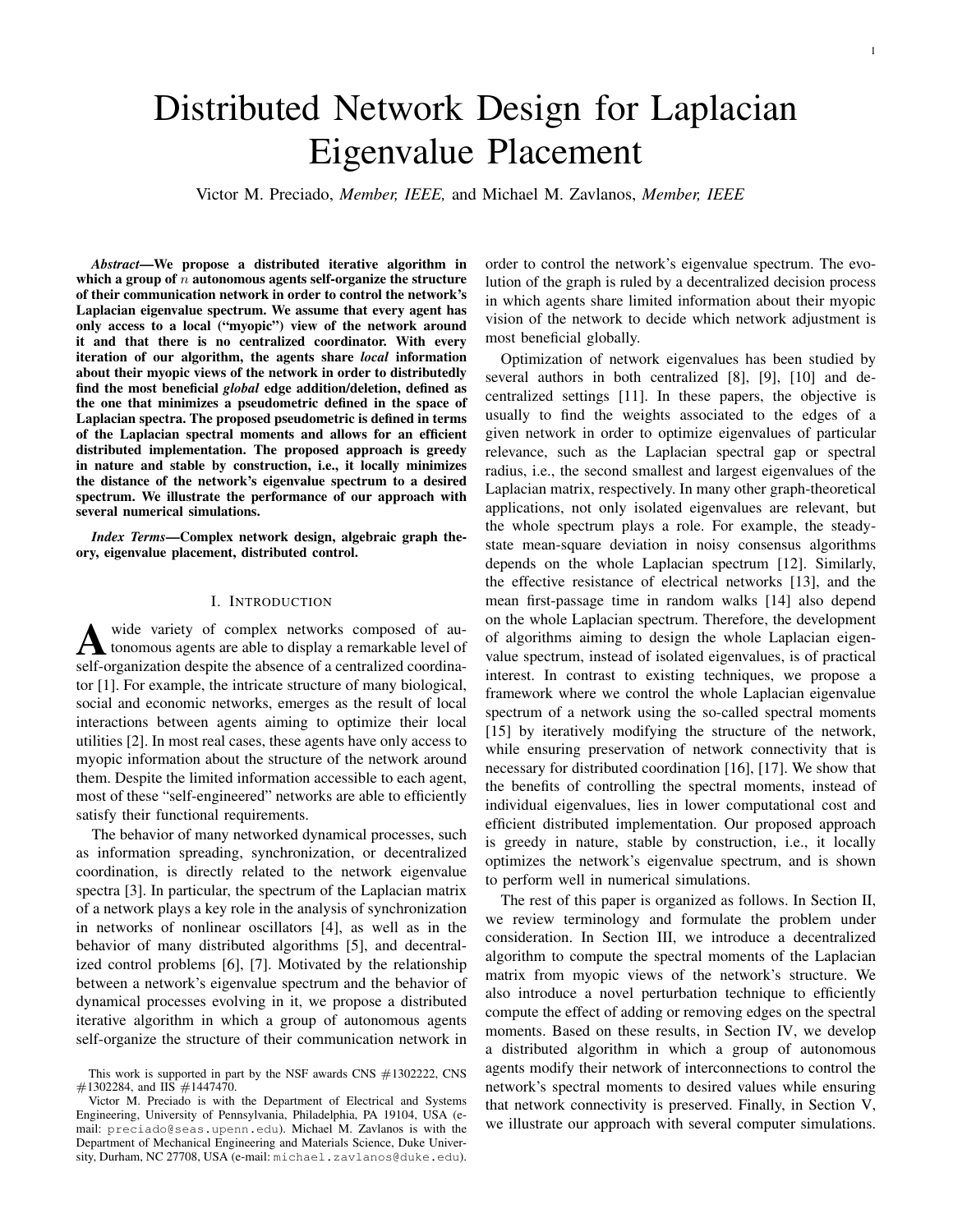## II. PRELIMINARIES & PROBLEM DEFINITION

## *A. Eigenvalues of Graphs and Spectral Moments*

Let  $\mathcal{G} = (\mathcal{V}, \mathcal{E})$  be an undirected graph, where  $\mathcal{V} =$  $\{1, \ldots, n\}$  denotes a set of n nodes and  $\mathcal{E} \subseteq \mathcal{V} \times \mathcal{V}$  denotes a set of e undirected edges. If  $(i, j) \in \mathcal{E}$ , we call nodes i and j *adjacent* (or first-neighbors), which we denote by  $i \sim j$ . We define the set of first-neighbors of a node i as  $\mathcal{N}_i = \{j \in \mathcal{V} : (i,j) \in \mathcal{E}\}\.$  The *degree*  $d_i$  of a vertex i is the number of nodes adjacent to it, i.e.,  $d_i = |\mathcal{N}_i|$ .<sup>1</sup> An undirected graph is called *simple* if its edges are unweighted and it has no self-loops<sup>2</sup>. A graph is *weighted* if there is a real number associated with every edge. More formally, a weighted graph H can be defined as the triad  $\mathcal{H} = (\mathcal{V}, \mathcal{E}, \mathcal{W})$ , where V and  $\mathcal E$  are the sets of nodes and edges in  $\mathcal H$ , and  $W = \{w_{ij} \in \mathbb{R}, \text{ for all } (i,j) \in \mathcal{E}\}\$ is the set of (possibly negative) weights.

Graphs can be algebraically represented via matrices. The *adjacency matrix* of a simple undirected graph  $G$ , denoted by  $A_{\mathcal{G}} = [a_{ij}]$ , is an  $n \times n$  symmetric matrix defined entry-wise as  $a_{ij} = 1$  if nodes i and j are adjacent, and  $a_{ij} = 0$  otherwise. Given a weighted, undirected graph  $H$ , the weighted, symmetric adjacency matrix is defined by  $W_{\mathcal{H}} = [w_{ij}]$ , where  $w_{ij}$  is the weight associated to edge  $(i, j) \in \mathcal{E}$  and  $w_{ij} = 0$  if i is not adjacent to j. We define the *degree matrix* of a simple graph G as the diagonal matrix  $D_{\mathcal{G}} = diag(d_i)$ . We define the *Laplacian matrix*  $L_g$  (also known as combinatorial Laplacian, or Kirchhoff matrix) of a simple graph as  $L_g = D_g - A_g$ . For simple undirected graphs,  $L_G$  is a symmetric, positive semidefinite matrix, which we denote by  $L_g \succeq 0$ , [18]. Thus,  $L_G$  has a full set of n real and orthogonal eigenvectors with real nonnegative eigenvalues  $0 = \lambda_1 \leq \lambda_2 \leq ... \leq \lambda_n$ . Furthermore, the trivial eigenvalue  $\lambda_1 = 0$  of  $L_g$  always admits a corresponding eigenvector  $v_1 = (1, 1, ..., 1)^T$ . The algebraic multiplicity of the trivial eigenvalue is equal to the number of connected components in  $G$ . The smallest and largest nontrivial eigenvalues of  $L_{\mathcal{G}}$ ,  $\lambda_2$  and  $\lambda_n$ , are called the spectral gap and spectral radius of  $L<sub>G</sub>$ , respectively.

Given an undirected (possibly weighted) graph  $G$ , we denote its Laplacian spectrum by  $S(\mathcal{G}) = {\lambda_1, ..., \lambda_n}$ , and define the k-th Laplacian spectral moment of  $G$  as, [18]:

$$
m_k(\mathcal{G}) = \frac{1}{n} \sum_{i=1}^n \lambda_i^k.
$$
 (1)

The following theorem states that an eigenvalue spectrum is uniquely characterized by a finite sequence of moments:

*Theorem 2.1:* Consider two undirected (possibly weighted) graphs  $G_1$  and  $G_2$  with Laplacian eigenvalue spectra  $S(G_1)$  =  $\{\lambda_1^{(1)} \leq \dots \leq \lambda_n^{(1)}\}$  and  $S_2(\mathcal{G}_1) = \{\lambda_1^{(2)} \leq \dots \leq \lambda_n^{(2)}\}$ . Then,  $\lambda_i^{(1)} = \lambda_i^{(2)}$  for all  $1 \leq i \leq n$  if and only if  $m_k(\mathcal{G}_1) =$  $m_k(\mathcal{G}_2)$  for  $1 \leq k \leq n-1$ .

*Proof:* In the Appendix.

In the rest of this paper we will focus on the spectrum of the graph Laplacian matrix  $L_G$  and its spectral moments, which we denote by  $m_k(\mathcal{G})$ . In this case, Theorem 2.1, implies that the Laplacian spectral moment of a graph on  $n$  nodes is uniquely

characterized by the sequence of  $n - 1$  spectral moments  ${m_k(\mathcal{G})}_{k=1}^{n-1}$ . It is worth remarking that two nonisomorphic<sup>3</sup> graphs  $G_1$  and  $G_2$  can present the same eigenvalue spectrum [19], in which case we say that  $G_1$  and  $G_2$  are isospectral. In other words, the eigenvalue spectrum of a graph is not enough to characterize its structure. On the other hand, as we shall show in Section III, there are many interesting connections between the structural features of a graph  $\mathcal G$  and the spectral moments of its Laplacian matrix,  $m_k(\mathcal{G})$ .

# *B. Local Structural Properties of Graphs*

In this section we define a collection of structural properties that are important in our derivations. A *walk* of length k from node  $i_1$  to node  $i_{k+1}$  is an ordered sequence of nodes  $(i_1, i_2, ..., i_{k+1})$  such that  $i_j \sim i_{j+1}$  for  $j = 1, 2, ..., k$ . One says that the walk *touches* each of the nodes that comprises it. If  $i_1 = i_{k+1}$ , then the walk is closed. A closed walk with no repeated nodes (with the exception of the first and last nodes) is called a *cycle*. Given a walk  $p = (i_1, i_2, ..., i_{k+1})$  in a weighted graph H with weighted adjacency matrix  $W_{\mathcal{H}} = [w_{ij}]$ , we define the weight of the walk as,  $\omega(p) = w_{i_1 i_2} w_{i_2 i_3} ... w_{i_k i_{k+1}}$ .

We now define the concept of a local neighborhood around a node. Let  $\delta(i, j)$  denote the *distance* between two nodes i and  $j$ , i.e., the minimum length of a walk from  $i$  to  $j$ . By convention, we assume that  $\delta(i, i) = 0$ . We define the r-th order neighborhood  $\mathcal{G}_{i,r} = (\mathcal{N}_{i,r}, \mathcal{E}_{i,r})$  around a node i as the subgraph  $\mathcal{G}_{i,r} \subseteq \mathcal{G}$  with node-set  $\mathcal{N}_{i,r} = \{j \in \mathcal{V} : \delta(i,j) \leq r\},\$ and edge-set  $\mathcal{E}_{i,r} = \{(v,w) \in \mathcal{E} : v, w \in \mathcal{N}_{i,r}\}.$  Given a set of k nodes  $K \subseteq V$ , we define  $\mathcal{G}_K$  as the subgraph of  $\mathcal{G}$  with nodeset  $V(\mathcal{G}_{\mathcal{K}}) = \mathcal{K}$  and edge-set  $\mathcal{E}(\mathcal{G}_{\mathcal{K}}) = \{(i, j) \in \mathcal{E} : i, j \in \mathcal{K}\}.$ We define  $L_G(\mathcal{K})$  as the  $k \times k$  *submatrix* of  $L_G$  formed by selecting the rows and columns of  $L_G$  indexed by  $K$ . Compactly, we define the Laplacian submatrix as  $L_{i,r} = L_{\mathcal{G}}(\mathcal{N}_{i,r}).$ 

We say that a structural measurement is local with a certain radius  $r$  if it can be computed from the set of local neighborhoods  $\{\mathcal{G}_{i,r}, i = 1, ..., n\}$ . For example, the degree sequence of  $G$  is a local structural measurement (with radius 1), since we can compute the degree of each node  $i$  from the neighborhood  $\mathcal{N}_{i,1}$ . In contrast, the eigenvalue spectrum of the Laplacian matrix is not a local property, since we cannot compute the eigenvalues unless we know the complete graph structure (although it is possible to extract useful relevant information from local properties [20], [21]). One of the main contributions of this paper is to propose a novel methodology to extract global information regarding the Laplacian eigenvalue spectrum from the set of local neighborhoods.

## *C. Spectral Metrics and Problem Definition*

As discussed in Section I, our goal is to propose a distributed algorithm to control the eigenvalue spectrum of a multi-agent network, via its spectral moments, by iteratively adding/removing edges in the network; see Section II-B. For this, we define the following spectral distance between

<sup>&</sup>lt;sup>1</sup>We define by  $|\mathcal{X}|$  the cardinality of the discrete set  $\mathcal{X}$ .

<sup>&</sup>lt;sup>2</sup>A self-loop is an edge of the type  $(i, i)$ .

<sup>&</sup>lt;sup>3</sup>Two simple graphs  $G_1$  and  $G_2$  with adjacency matrices  $A_{G_1}$  and  $A_{G_2}$ are *isomorphic* if there exists a permutation matrix  $P_n$  such that  $A_{\mathcal{G}_1}$  =  $P_n A_{\mathcal{G}_2} P_n^{\bar{T}}$ .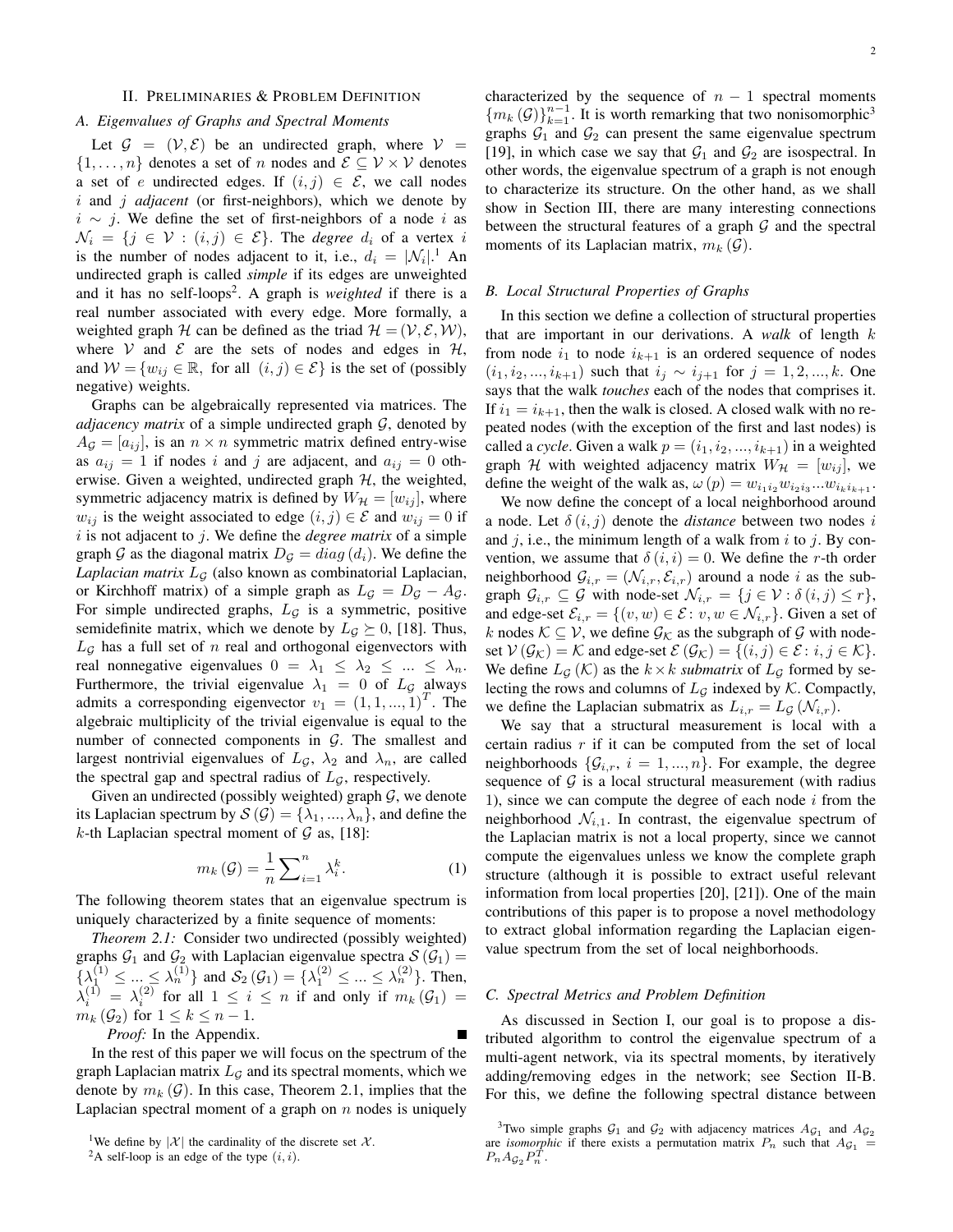two graphs  $\mathcal{G}_a$  and  $\mathcal{G}_b$ , with spectra  $\mathcal{S}_a = {\lambda_i^{(a)}}_{i=1}^n$  and  $\mathcal{S}_b = {\lambda_i^{(b)}}_{i=1}^n$ , as<sup>4</sup>

$$
d_{n-1}(\mathcal{S}_a, \mathcal{S}_b) = \sum_{k=1}^{n-1} \left( m_k (\mathcal{G}_a)^{1/k} - m_k (\mathcal{G}_b)^{1/k} \right)^2.
$$
 (2)

According to Theorem 2.1, two graphs are isospectral if their first  $n - 1$  spectral moments coincide; thus,  $d_{n-1}$  in (2) is in fact a distance function in the space of graph spectra. We further define the *spectral pseudometric*<sup>5</sup>:

$$
d_{K}(\mathcal{S}_{a}, \mathcal{S}_{b}) = \sum_{k=1}^{K} (m_{k} (\mathcal{G}_{a})^{1/k} - m_{k} (\mathcal{G}_{b})^{1/k})^{2}, \quad (3)
$$

for  $K < n-1$ . The benefit of using the spectral pseudodistance versus other spectral distances is due to the fact that, as we shall show in Section III, we can efficiently compute the first  $K$  spectral moments of the Laplacian matrix from the set of local Laplacian submatrices with radius  $|K/2|$ , i.e.,  $\{L_{i,|K/2|}, i \in V\}$ . In other words, assuming that each agent has access to the Laplacian submatrix associated with its neighborhood with radius  $r$ , we shall show how to distributedly compute the first  $2r + 1$  Laplacian moments of the complete graph  $L_g$ . With the notation defined above, we can rigorously state the problem addressed in this paper as follows:

*Problem 1:* Given a desired spectrum  $S^* = {\lambda_i^*}_{i=1}^n$ , find a simple undirected graph  $G^*$  such that its Laplacian eigenvalue spectrum, denoted by  $S(\mathcal{G}^*)$ , minimizes  $d_{n-1}(\mathcal{S}(\mathcal{G}^*) , \mathcal{S}^*)$ .

Finding a simple graph with a given, feasible,<sup>6</sup> eigenvalue spectrum is, in general, a hard combinatorial problem, even in a centralized setting. In this paper, we propose a distributed algorithm to find a graph with a spectrum "close to"  $S^*$  in the  $d_K$  pseudometric sense (instead of in the  $d_{n-1}$  spectral metric). The key idea is to let a group of agents located at the nodes of a network to coordinate in a distributed way and iteratively add/remove edges in the network in order to drive the network's global eigenvalue spectrum towards the desired spectrum  $S^*$ .

Our solution to Problem 1 relies on considering only  $K$ spectral moments (i.e., substitute  $d_{n-1}$  for  $d_K$  in Problem 1) and defining the notion of *edit distance*  $d_E(\mathcal{G}_a, \mathcal{G}_b)$  between two graphs  $\mathcal{G}_a$  and  $\mathcal{G}_b$ , which is the minimum number of edge additions plus edge deletions to transform  $\mathcal{G}_a$  into a graph that is isomorphic to  $\mathcal{G}_b$ . Then, the proposed distributed algorithm constructs a sequence of graphs  $\{\mathcal{G}(t)\}_{t\geq0}$ , starting from any graph  $\mathcal{G}_0$ , such that

$$
\mathcal{G}(t+1) = \underset{\text{s.t}}{\text{argmin}_{\mathcal{G}}} d_K(\mathcal{S}(\mathcal{G}), \mathcal{S}^*)
$$
  
s.t  $d_E(\mathcal{G}(t), \mathcal{G}) = 1, \lambda_2(\mathcal{G}) > 0.$  (4)

By construction of this sequence  $\{\mathcal{G}(t)\}_{t\geq 0}$ , the corresponding sequence of spectra  $\{S(\mathcal{G}(t))\}_{t\geq 0}$  approaches  $\mathcal{S}^*$  as t grows. The constraint  $d_E(\mathcal{G}(t), \mathcal{G}(t+1)) = 1$  enforces only single edge additions or deletions at each iteration, while the requirement  $\lambda_2$  (G(t)) > 0 enforces graph connectivity at all

 $6W$ e say that an eigenvalue spectrum is feasible if there is a simple graph whose Laplacian matrix presents that spectrum.

times, which is necessary for distributed coordination between the agents, as discussed in Section IV. Note that the solution of problem (4) requires global knowledge of the network structure. In this paper, instead, we propose a computationally efficient, distributed algorithm in which agents in the network solve (4) using only their local, myopic views of the network structure. In particular, we propose a method that allows the agents to compute, in a distributed fashion, the effect of an edge addition/deletion on the first  $2r + 1$  Laplacian moments. We then integrate this process with a distributed algorithm to find the edge addition/deletion that minimizes the resulting value of the spectral pseudodistance to  $S^*$ , while ensuring network connectivity. Before we discuss the implementation details of our proposed distributed method in Section IV, we first provide the theoretical foundation for our approach in Section III.

*Remark 2.1 (Convergence):* Several remarks are in order. First, note that it is not always possible to find a simple graph that exactly matches a given eigenvalue spectrum. Second, the spectral pseudometric  $d_K(S(\mathcal{G}), \mathcal{S}^*)$  may present multiple minima for a given  $S^*$ . These minima could correspond, for example, to several isospectral graphs matching the desired spectrum  $S^*$  [19]. Therefore, iteration (4) may converge to different isospectral graphs depending on the initial condition  $\mathcal{G}_0$ . On the other hand, it was numerically shown in [22] that the ratio between the number of isospectral graphs and the number of possible graphs on  $n$  nodes goes to zero as  $n$  grows to infinity. Therefore, it is reasonable to expect that the structure of a large-scale network is almost surely characterized by its spectrum, although this claim remains a conjecture. Third, iteration (4) finds the most beneficial edge addition/deletion in each time step, hence, this greedy approach may get trapped in a local minimum. In practice, however, we observe that the spectra of these local minima are remarkably close to those of the desired spectrum.

# III. MOMENT-BASED ANALYSIS OF THE LAPLACIAN **MATRIX**

In this section, we use tools from algebraic graph theory to compute the spectral moments of the Laplacian matrix of  $G$ when only the set of local Laplacian submatrices  $\{L_{i,r}, i \in \mathcal{V}\}\$ is available. As a result of our analysis, we propose a decentralized algorithm to compute a truncated sequence of Laplacian spectral moments via a single distributed averaging. Furthermore, we also present an efficient approach to compute the effect of adding or deleting an edge in the Laplacian spectral moments of the graph. Particularly useful in our derivations will be the following result from algebraic graph theory:

*Lemma 3.1 ([18]):* Let  $\mathcal{H} = (\mathcal{V}, \mathcal{E}, \mathcal{W})$  be a weighted graph with weighted adjacency matrix  $W_{\mathcal{H}} = [w_{ij}]$ . Then

$$
\left[W_{\mathcal{H}}^{k}\right]_{ii}=\sum\nolimits_{p\in P_{i,k}(\mathcal{H})}\omega\left(p\right),
$$

where  $P_{i,k}(\mathcal{H})$  is the set of closed walks of length k starting and finishing at node  $i$  in the weighted graph  $H$ .

<sup>&</sup>lt;sup>4</sup>Note that  $d_{n-1}$  is a distance in the space of eigenvalue spectra, but not in the space of graphs, since we can find nonisomorphic graphs that are isospectral.

 ${}^{5}A$  pseudometric is a generalization of distance in which two distinct points (in our case, two distinct spectra) can have zero distance.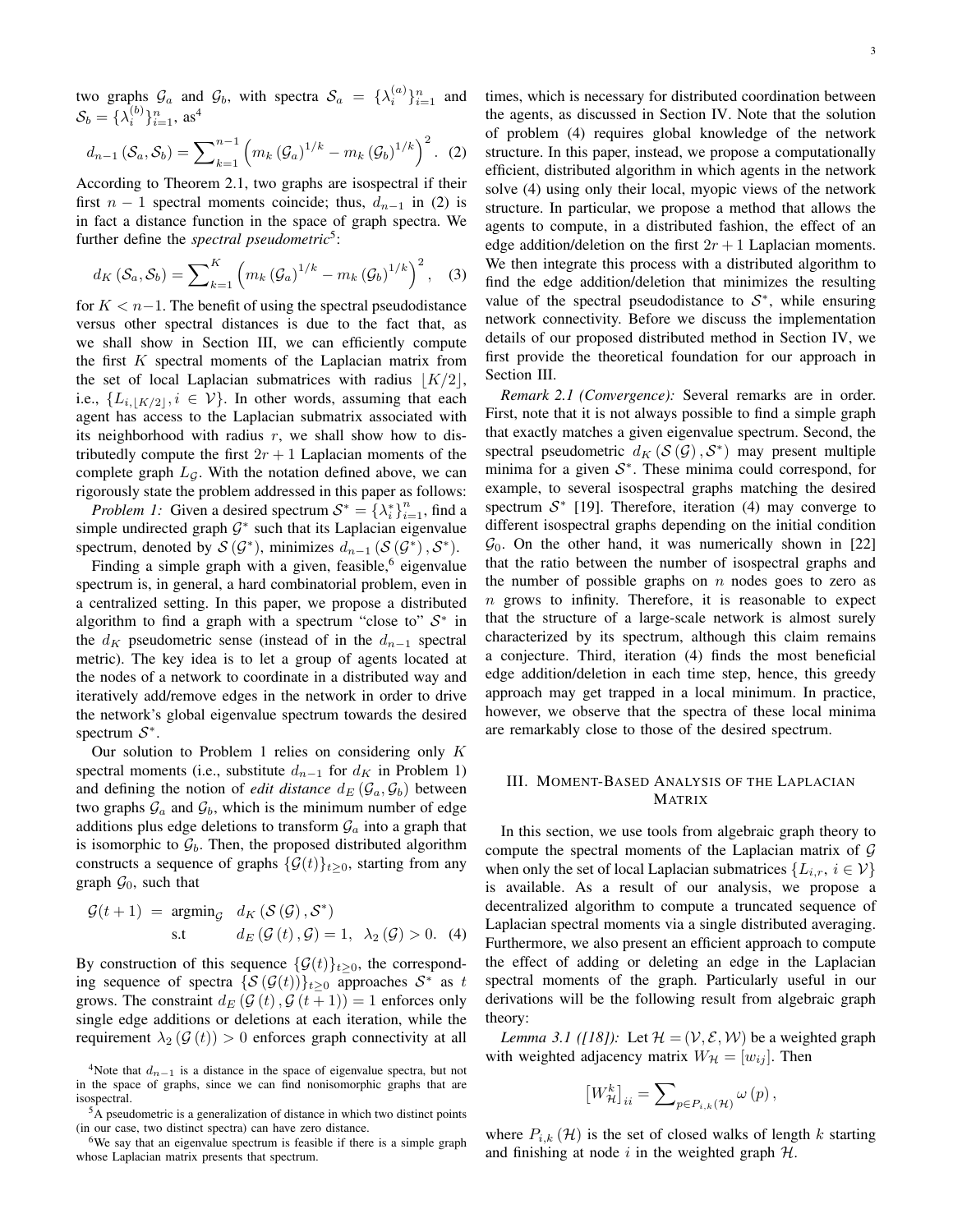

Fig. 1. Cycles  $C_6$  and  $C_7$ , of lengths 6 and 7, in a neighborhood of radius 3 around node i.

### *A. Algebraic Analysis of Structured Matrices*

Consider the symmetric Laplacian matrix  $L_{\mathcal{G}}$  of a simple graph  $G = (\mathcal{V}, \mathcal{E})$ . We denote by  $\mathcal{G}_{i,r} = (\mathcal{N}_{i,r}, \mathcal{E}_{i,r})$  the neighborhood of radius r around node i and define the *local Laplacian submatrix*  $L_{i,r}$ , as the submatrix  $L_G(\mathcal{N}_{i,r})$ , formed by selecting the rows and columns of  $L<sub>G</sub>$  indexed by the set of nodes  $\mathcal{N}_{i,r}$ . By convention, we associate the first row and column of the submatrix  $L_{i,r}$  with node  $i \in V$ , which can be done via a simple permutation of rows and columns.<sup>7</sup> For a simple graph G with Laplacian matrix  $L_{\mathcal{G}}$ , we define  $\mathcal{L}(\mathcal{G})$ as the weighted graph whose adjacency matrix is equal to  $L_{\mathcal{G}}$ . In other words,  $\mathcal{L}(\mathcal{G})$  has edges with weight −1 for  $(i, j) \in \mathcal{E}(\mathcal{G})$ , 0 for  $(i, j) \notin \mathcal{E}(\mathcal{G})$ , and  $d_i$  for all selfloops  $(i, i)$ ,  $i \in V(G)$ . We also define  $\mathcal{H}_{i,r}$  as the weighted subgraph of  $\mathcal{L}(\mathcal{G})$  with node set  $\mathcal{N}_{i,r}$ , containing all the edges of  $\mathcal{L}(\mathcal{G})$  connecting pairs of nodes in  $\mathcal{N}_{i,r}$  (including selfloops). Notice that, according to this definition, the weighted adjacency matrix of  $\mathcal{H}_{i,r}$  is equal to  $L_{i,r}$ .

In this paper, we assume that each agent in the network knows the structure of its local neighborhood  $\mathcal{G}_{i,r}$ , for a fixed  $r$ . Therefore, agent  $i$  has access to the local Laplacian submatrix  $L_{i,r}$ . The following results allow us aggregate information from the set of local Laplacian submatrices,  $\{L_{i,r}\}_{i\in\mathcal{V}}$ , to compute a sequence of spectral moments of the (global) Laplacian matrix  $L_g$ .

*Theorem 3.2:* Consider a simple graph  $G$  with Laplacian matrix  $L_g$ . Then, for a given radius r, the Laplacian spectral moments can be written as

$$
m_k(\mathcal{G}) = \frac{1}{n} \sum_{i=1}^{n} \left[ L_{i,r}^k \right]_{11},
$$
 (5)

for  $k \leq 2r + 1$ .

*Proof:* Since the trace of a matrix is the sum of its eigenvalues, we can expand the  $k$ -th spectral moment of the Laplacian matrix as follows:

$$
m_k(\mathcal{G}) = \frac{1}{n} \text{Tr}\left(L_{\mathcal{G}}^k\right) = \frac{1}{n} \sum_{i=1}^n \left[L_{\mathcal{G}}^k\right]_{ii}
$$

Therefore, since  $L_{\mathcal{G}}$  is the weighted adjacency matrix of the Laplacian graph  $\mathcal{L}(\mathcal{G})$ , we have (from Lemma 3.1)

$$
m_k(\mathcal{G}) = \frac{1}{n} \sum_{i=1}^n \sum_{p \in P_{i,k}(\mathcal{L}(\mathcal{G}))} \omega(p), \qquad (6)
$$

 $<sup>7</sup>$ Notice that permuting the rows and columns of the Laplacian matrix does</sup> not change the topology of the underlying graph.

# Algorithm 1 Decentralized moment computation

- **Require:** Local Laplacian submatrices  $L_{i,r}$  for all nodes  $i \in$  $\mathcal{V}$ ;
- 1: For every node  $i \in \mathcal{V}$  initialize a vector  $\mu_i(0) = [\mu_{i,1}(0), \mu_{i,2}(0), \mu_{i,3}(0), \ldots, \mu_{i,2r+1}(0)]^T,$ where  $\mu_{i,k}(0) = \left[ L_{i,r}^k \right]_{1,1}(0)$ , as well as an iteration index  $l = 0$ ;
- 2: while {not converged} do
- 3: For all  $i \in V$ , update the variables  $\mu_i$  by the average consensus rule:

$$
\mu_i(l+1) = \frac{1}{|\mathcal{N}_{i,1}|+1} \sum\nolimits_{j \in \mathcal{N}_{i,1}} \mu_j(l)
$$

4: Update the iteration index  $l := l + 1$ ;

5: end while

6: Set  $\left[m_1(L_{\mathcal{G}}),m_2(L_{\mathcal{G}}),\ldots,m_{2r+1}(L_{\mathcal{G}})\right]^T:=\mu_i^*$ , where  $\mu_i^* \rightarrow \frac{1}{n} \sum_{i=1}^n \mu_i(0)$  is the limit of the average consensus update for agent  $i$  that converges to the desired average values.

where the weights  $\omega(p)$  are summed over the set of closed walks of length  $k$  starting at node  $i$  in the weighted graph  $\mathcal{L}(\mathcal{G})$ .

For a fixed value of k, closed walks of length k in  $\mathcal{L}(\mathcal{G})$ starting at node  $i$  can only touch nodes within a certain distance  $r(k)$  of i, where  $r(k)$  is a function of k (see Fig. 1). In particular, for  $k$  even (resp. odd), a closed walk of length k starting at node i can only touch nodes at most  $k/2$  (resp.  $\lfloor k/2 \rfloor$ ) hops away from i. Therefore, closed walks of length k starting at  $i$  are always contained within the neighborhood of radius  $\lfloor k/2 \rfloor$ . In other words, the neighborhood  $\mathcal{G}_{i,r}$  of radius r contains all closed walks of length up to  $2r + 1$  starting at node *i*. Therefore, for  $k \leq 2r + 1$ , we have that

$$
\sum\nolimits_{p\in P_{i,k}(\mathcal{L})}\omega \left( p\right) =\sum\nolimits_{p\in P_{1,k}(\mathcal{H}_{i,r})}\omega \left( p\right) ,
$$

where  $\mathcal{H}_{i,r}$  is the weighted graph whose adjacency matrix is equal to the local Laplacian submatrix  $L_{i,r}$  (notice that, by convention, we associate the first row and column of  $L_{i,r}$  with node i). Therefore, according to Lemma 3.1, we have

$$
\sum_{p \in P_{1,k}(\mathcal{H}(L_{i,r}))} \omega(p) = [L_{i,r}^k]_{1,1}.
$$
 (7)

Then, substituting (7) into (6), we obtain the statement of our Theorem.

Since every node i has access to its local neighborhood  $\mathcal{G}_{i,r}$ , Theorem 3.2 implies that it is possible to compute the first  $2r+1$  spectral moments of  $L_{\mathcal{G}}$  from the local submatrices  $L_{i,r}$ , by developing a simple distributed averaging of the quantities  $\left\{ \left[ L_{i,r}^{k} \right]_{1,1} \right\}$ <sub>i</sub> $\in$  [5]. This process is summarized in Algorithm 1. Algorithm 1 efficiently aggregates local pieces of local structural information (described by the local Laplacian submatrices) to produce a truncated sequence of spectral moments of the (global) Laplacian matrix. Note that, computing the spectral moments via  $(5)$  is much more efficient than computing these moments via an explicit eigenvalue decomposition for many real-world networks. In most real applications, the Laplacian matrix representing the network structure is a sparse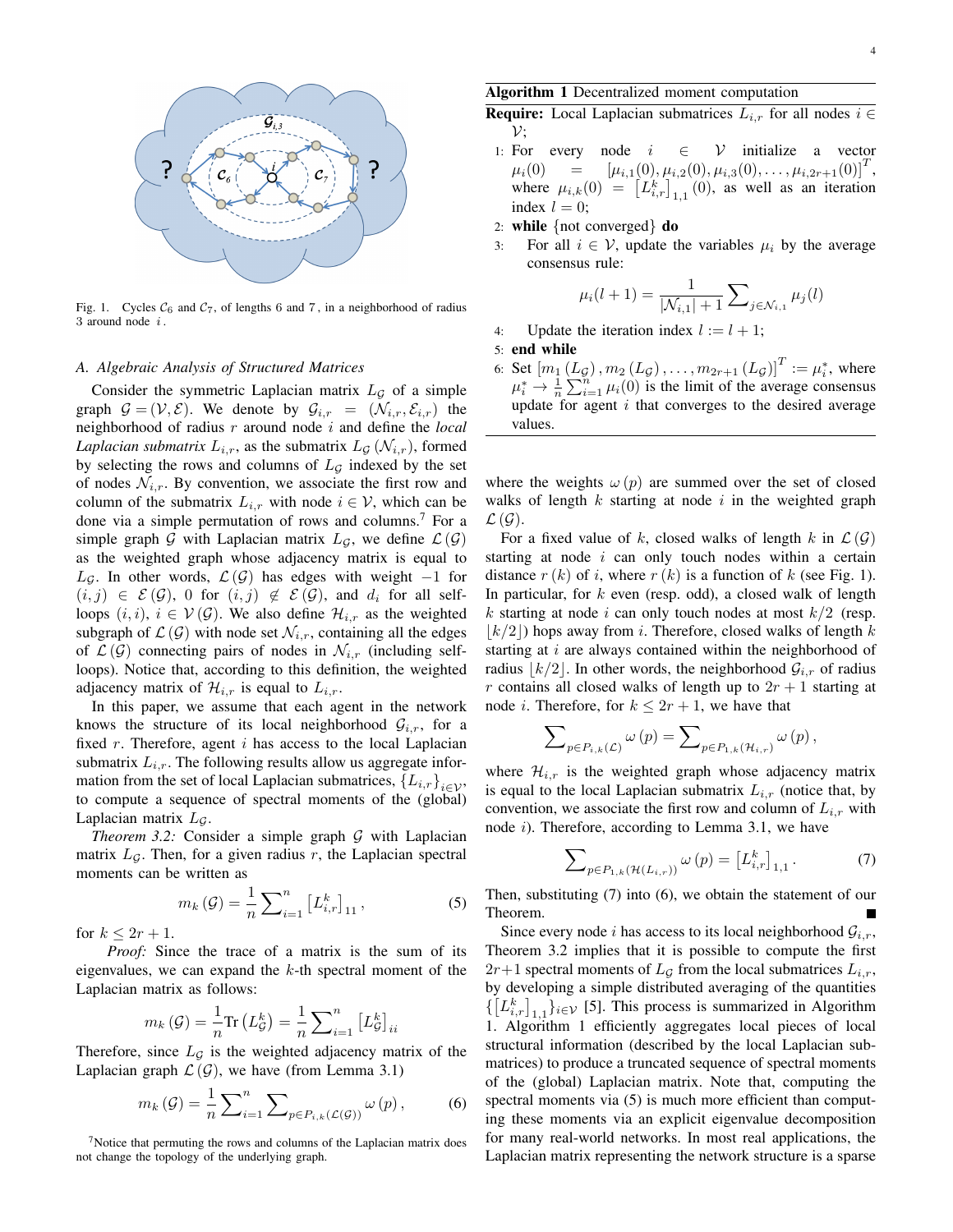graph for which the number of nodes in the neighborhood  $\mathcal{N}_{i,r}$ is very small compared to  $n$ , for moderate values of  $r$ . On the other hand, in the case of small-world networks (and other networks of large expansion [23]), the neighborhoods grow exponentially fast with the radius. In this case, we should limit our analysis to small radii in order to avoid the computational burden of handling neighborhoods of very large sizes. As we will numerically illustrate in Section V, for networks of large expansion, it is enough to consider neighborhoods of radius 1 or 2 to extract rich spectral information about the whole graph (even though they do not uniquely characterize the spectrum).

#### *B. Moment-Based Perturbation Analysis*

In this section, we use spectral graph theory to compute the effect of adding or deleting an edge on the spectral moments of the Laplacian matrix. Traditionally, the effect of a matrix perturbation on the eigenvalue spectrum is analyzed using eigenvalue perturbation techniques [24]. In particular, the effect of adding a "small" perturbation matrix  $\delta W$  to an  $n \times n$  symmetric matrix W with eigenvalue spectrum  $\{\sigma_k\}_{k=1}^n$ can be approximated, in the first-order, by [24]

$$
\widetilde{\sigma}_k - \sigma_k \approx u_k^T \, \delta W \, u_k,
$$

where  $u_k$  is the eigenvector of W associated with the eigenvalue  $\sigma_k$ , and  $\{\widetilde{\sigma}_k\}_{k=1}^n$  is the eigenvalue spectrum of the parturbed matrix  $W + \delta W$ . In the case of the Laplacian matrix perturbed matrix  $W + \delta W$ . In the case of the Laplacian matrix, the perturbation matrix  $\delta W$  corresponding to the addition of an edge  $(i, j)$  can be written as,  $\delta W = (e_i - e_j) (e_i - e_j)^T$ , where  $e_i$  is the unit vector in the direction of the *i*-th coordinate. We denote by  $G + (i, j)$  the graph resulting from adding edge  $(i, j)$  to  $\mathcal G$ , and  $\{\lambda_k\}_{k=1}^n$  is the Laplacian spectrum of  $G + (i, j)$ . Therefore, adding edge  $(i, j)$  perturbs the eigenvalues of the Laplacian matrix as follows:

$$
\widetilde{\lambda}_k - \lambda_k \approx v_k^T (e_i - e_j) (e_i - e_j)^T v_k = (v_{k,i} - v_{k,j})^2,
$$

where  $v_k$  is the eigenvector of  $L_{\mathcal{G}}$  associated to  $\lambda_k$ , and  $v_{k,j}$ is its  $j$ -th component. Hence, the resulting spectral radius can be approximated as

$$
\widetilde{\lambda}_n \approx \lambda_n + (v_{n,i} - v_{n,j})^2.
$$

Therefore, computing the effect of an edge addition on the spectral radius using traditional perturbation techniques requires computation of the dominant eigenvalue and eigenvector of  $L_G$ , which is computationally expensive for very large graphs. As an alternative to the traditional analysis, we propose a novel approach, based on algebraic graph theory, to compute the effect of structural perturbation on the spectral moments of the Laplacian matrix L<sup>G</sup> *without explicitly computing the eigenvalues or eigenvectors of* LG. Furthermore, our approach can be efficiently implemented in a fully decentralized manner.

In our derivations, we use the following result from algebraic graph theory:

*Lemma 3.3:* Let  $\mathcal{H} = (\mathcal{V}, \mathcal{E}, \mathcal{W})$  be a weighted graph with weighted adjacency matrix  $W_{\mathcal{H}} = [w_{ij}]$ . Then

$$
m_k(W_{\mathcal{H}}) = \frac{1}{n} \sum_{p \in P_k(\mathcal{H})} \omega(p), \qquad (8)
$$

where  $P_k(\mathcal{H})$  is the set of closed walks of length k in the weighted graph  $H$ .

*Proof:* This lemma is a consequence of Lemma 3.1. Specifically, we have that

$$
m_k(W(\mathcal{H})) = \frac{1}{n} \text{Tr}(W(\mathcal{H})^k) = \frac{1}{n} \sum_{i \in \mathcal{V}} [W(\mathcal{H})^k]_{i,i} = \frac{1}{n} \sum_{i \in \mathcal{V}} \sum_{p \in P_{i,k}(\mathcal{H})} \omega(p) = \frac{1}{n} \sum_{p \in P_k(\mathcal{H})} \omega(p),
$$

where  $P_k(\mathcal{H}) = \bigcup_{i \in \mathcal{V}} P_{i,k}(\mathcal{H})$  is the set of all closed walks of length k in H (for any starting node  $i \in V$ ).

#### *C. Perturbation on the Spectral Moments*

Consider a simple graph  $G$  with Laplacian matrix  $L_G$ . We denote by  $G + (i, j)$  (resp.  $G - (i, j)$ ) the graph resulting from adding (resp. removing) edge  $(i, j)$  to (resp. from)  $\mathcal G$ . Consider the sets of nodes  $\mathcal{N}_{i,r}$  and  $\mathcal{N}_{j,r}$  being within a radius r from node  $i$  and node  $j$ , respectively. Let us define the following submatrices indexed by the set of nodes in  $\mathcal{N}_{i,r} \cup \mathcal{N}_{j,r}$ :

$$
U_{r,(i,j)} = L_{\mathcal{G}}(\mathcal{N}_{i,r} \cup \mathcal{N}_{j,r}),
$$
  
\n
$$
U_{r,(i,j)}^{+} = L_{\mathcal{G}+(i,j)}(\mathcal{N}_{i,r} \cup \mathcal{N}_{j,r}),
$$
  
\n
$$
U_{r,(i,j)}^{-} = L_{\mathcal{G}-(i,j)}(\mathcal{N}_{i,r} \cup \mathcal{N}_{j,r}).
$$

The following lemma allows us to efficiently compute the increment (resp. decrement) in the Laplacian spectral moments of G due to the addition (resp. removal) of edge  $(i, j)$ :

*Theorem 3.4:* Given a simple graph  $G$  with Laplacian matrix  $L_{\mathcal{G}}$ , the increment (decrement) in the k-th Laplacian spectral moment of a graph  $G$  due to the addition or deletion of an edge  $(i, j)$  can be written as

$$
m_k(\mathcal{G} \pm (i,j)) - m_k(\mathcal{G}) = \frac{1}{n} \Big( \text{Tr}(U_{r,(i,j)}^{\pm})^k - \text{Tr}(U_{r,(i,j)})^k \Big) \tag{9}
$$

for  $k \leq 2r + 1$ .

*Proof:* Consider the weighted Laplacian graphs of  $L_G$ ,  $L_{\mathcal{G}+(i,j)}$ , and  $L_{\mathcal{G}-(i,j)}$ , which we denote by  $\mathcal{H} = \mathcal{L}(\mathcal{G})$ ,  $\mathcal{H}^+ = \mathcal{L}(\mathcal{G} + (i, j))$  and  $\mathcal{H}^- = \mathcal{L}(\mathcal{G} - (i, j))$ , respectively. (By definition, the adjacency matrices of the Laplacian graphs are the Laplacian matrices of the graphs.) Then, according to Lemma 3.3, we have that the k-th spectral moments  $m_k(\mathcal{G})$ ,  $m_k$  ( $\mathcal{G} + (i, j)$ ) and  $m_k$  ( $\mathcal{G} - (i, j)$ ) can be written as weighted sums over the sets of all closed walks of length k in  $H, H^+$ , and  $H^-$ , as follows,

$$
m_k(\mathcal{G}) = \frac{1}{n} \sum_{p \in P_k(\mathcal{H})} \omega(p),
$$
  

$$
m_k(\mathcal{G} \pm (i,j)) = \frac{1}{n} \sum_{p \in P_k(\mathcal{H}^{\pm})} \omega(p).
$$

We define  $P_{k,r}^{(i,j)}(\mathcal{H})$ ,  $P_{k,r}^{(i,j)}(\mathcal{H}^+)$ , and  $P_{k,r}^{(i,j)}(\mathcal{H}^-)$  as the sets of closed walks of length k in, respectively,  $H$ ,  $H^+$ , and  $\mathcal{H}^-$  visiting only nodes in the set  $\mathcal{N}_{i,r} \cup \mathcal{N}_{i,r}$ . Then, we can split the summation in (8) for the Laplacian matrices, as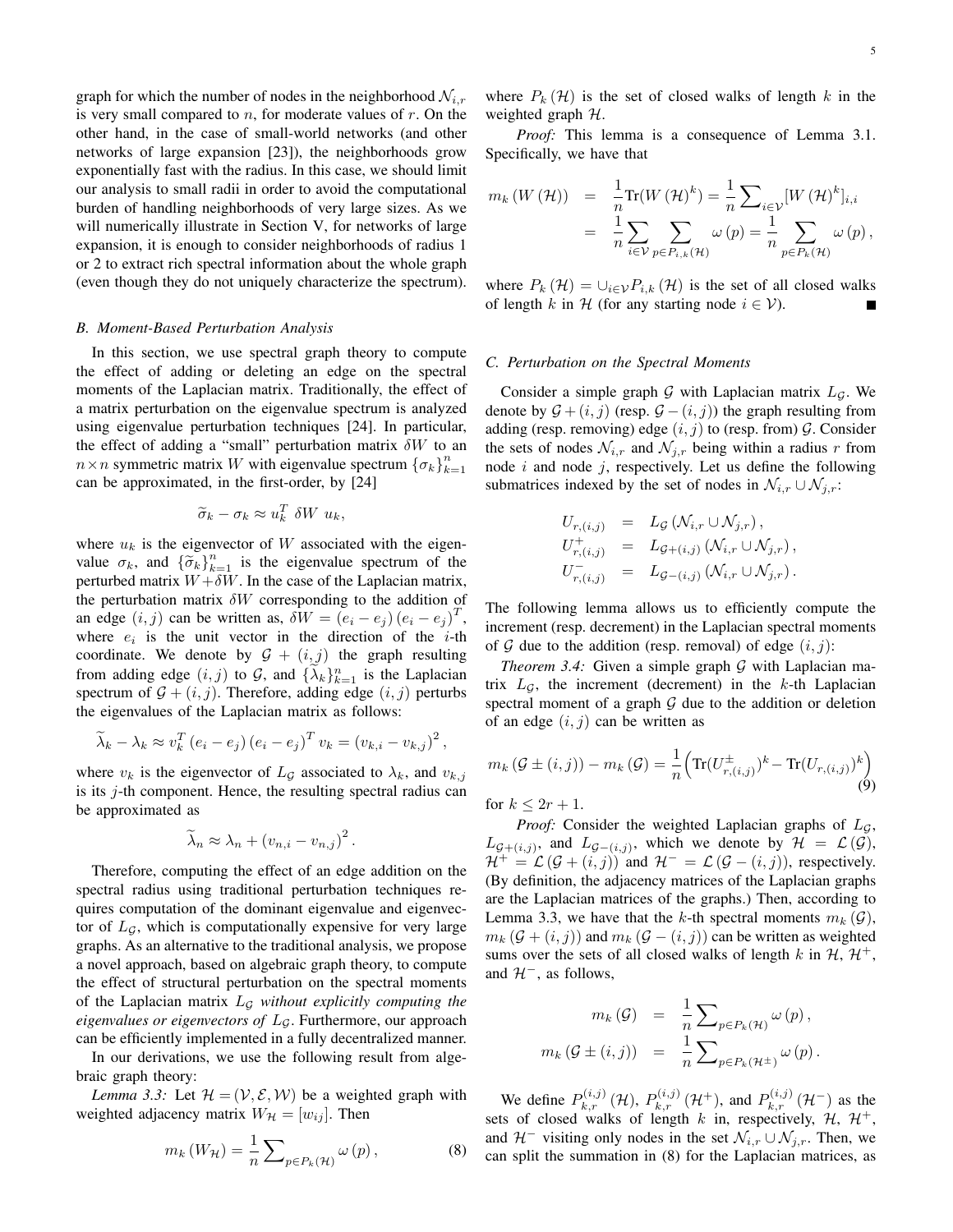follows:

$$
m_k(\mathcal{G}) = \frac{1}{n} \sum_{p \in P_{k,r}^{(i,j)}(\mathcal{H})} \omega(p) + \frac{1}{n} \sum_{p \in P_k \backslash P_{k,r}^{(i,j)}(\mathcal{H})} \omega(p), \quad (10)
$$

$$
m_k(\mathcal{G} \pm (i,j)) = \frac{1}{n} \sum_{p \in P_{k,r}^{(i,j)}(\mathcal{H}^{\pm})} \omega(p) + \frac{1}{n} \sum_{p \in P_k \setminus P_{k,r}^{(i,j)}(\mathcal{H}^{\pm})} \omega(p) \tag{11}
$$

Notice that, as we illustrated in Fig. 1, none of the closed walk of length  $k \leq 2r + 1$  touching node i (resp. node j) can leave the neighborhood  $\mathcal{N}_{i,r}$  (resp.  $\mathcal{N}_{j,r}$ ). Therefore, all closed walks of length  $k \leq 2r + 1$  touching either node i or j (or both) are contained<sup>8</sup> in  $\mathcal{N}_{i,r} \cup \mathcal{N}_{j,r}$ . As a consequence, none of the closed walks in  $P_k \backslash P_k^{(i,j)}$  $P_k^{(i,j)}(\mathcal{H})$  or  $P_k\backslash P_k^{(i,j)}$  $\mathcal{H}^{(i,j)}_k\left(\mathcal{H}^\pm\right)$ touches node i or j. Since addition/removal of edge  $(i, j)$  does not influence those walks not touching  $i$  or  $j$ , we have that

$$
\sum_{\substack{P_k \backslash P_{k,r}^{(i,j)}(\mathcal{H})}} \omega(p) = \frac{1}{n} \sum_{p \in P_k \backslash P_{k,r}^{(i,j)}(\mathcal{H}^{\pm})} \omega(p).
$$

Thus, from  $(10)$  and  $(11)$  we have

 $p<sub>k</sub>$ 

$$
m_k(\mathcal{G}^{\pm}(i,j)) - m_k(\mathcal{G}) = \frac{1}{n} \sum_{p \in P_{k,r}^{(i,j)}(\mathcal{H}^{\pm})} \omega(p) - \frac{1}{n} \sum_{p \in P_{k,r}^{(i,j)}(\mathcal{H})} \omega(p).
$$
\n(12)

Since  $P_{k,r}^{(i,j)}(\mathcal{H})$  is the set of all closed walks of length k in H visiting nodes in the set  $\mathcal{N}_{i,r} \cup \mathcal{N}_{i,r}$ , we can apply Lemma 3.3 to obtain

$$
\frac{1}{n} \sum_{p \in P_{k,r}^{(i,j)}(\mathcal{H})} \omega(p) = m_k \left( \mathcal{G} \left( \mathcal{N}_{i,r} \cup \mathcal{N}_{j,r} \right) \right) = \frac{1}{n} \text{Tr} \left( U_{r,(i,j)} \right)^k.
$$
\n(13)

Similarly, for  $P_{k,r}^{(i,j)}\left(\mathcal{H}^{\pm}\right)$ , we obtain

$$
\frac{1}{n}\sum_{p \in P_{k,r}^{(i,j)}(\mathcal{H}^{\pm})} \omega(p) = \frac{1}{n} \text{Tr}(U_{r,(i,j)}^{\pm})^k.
$$
 (14)

Finally, substituting (13) and (14) in (12) provides us with the statement of our theorem.

*Remark 3.1 (Computational cost):* According to Theorem 3.4, we can compute the increment or decrement in the Laplacian spectral moments (up to order  $2r+1$ ) by computing  $\text{Tr}(U_{r,(i,j)})^{\bar{k}}$  and  $\text{Tr}(U_{r,(i,j)}^{\pm})^k$ .

## IV. DECENTRALIZED CONTROL OF SPECTRAL MOMENTS

In this section, we integrate the results developed in Section III with a novel technique for distributed connectivity verification of edge additions or deletions in order to obtain a distributed solution to Problem 1 in the form of (4), as discussed in Section II-C. This relies on the assumption that an agent at node  $i$  is able to communicate at time slot  $t$  with all the agents in its first-order neighborhood  $\mathcal{N}_{i,1}(t)$  only.<sup>9</sup> Moreover, we also assume that every agent has only a myopic view of the network structure. This means that at time slot t agent  $i \in V$  only knows the topology of the neighborhood

<sup>9</sup>Notice that, since  $G(t)$  is time-dependent, so are the neighborhoods  $G_{i,r}(t) = (\mathcal{N}_{i,r}(t), \mathcal{E}_{i,r}(t)).$ 

 $G_{i,r}(t)$ , within a particular radius r. This limits the set of possible actions that every agent  $i$  can take in every step of the iteration  $(4)$ , to be *local* edge additions of non-edges<sup>10</sup>  $(i, j) \notin \mathcal{E}(t)$  in  $\mathcal{G}_{i,r}(t)$  or local edge deletions of edges  $(i, j) \in \mathcal{E}(t)$  in  $\mathcal{G}_{i,1}(t)$ .

In what follows, it will be useful to predetermine the *master node* for each edge  $(i, j) \in \mathcal{E}(t)$ , which can be arbitrarily chosen from the set of nodes  $\{i, j\}$ . The notion of master node is useful to coordinate actions in our decentralized algorithm. The agent located at the master node of  $(i, j)$  is the only one with the authority to decide if edge  $(i, j)$  is deleted. We denote by  $\mathcal{D}_i(t)$  the set of edges having node i as its master. In this paper, we choose this set to be  $\mathcal{D}_i(t) = \{(i, j) \in \mathcal{E}(t) \mid i > j\}.$ <sup>11</sup> Similarly, it is useful to predefine a master node for each nonedge  $(i, k) \notin \mathcal{E}(t)$ . The agent located at the master node of the non-edge is the only one with the authority to decide if edge  $(i, k)$  is added to the network. We denote by  $A_i(t)$  the set of non-edges having node  $i$  as its master. In our case, we define this set as  $A_i(t) = \{(i,k) \notin \mathcal{E}(t) \mid k \in \mathcal{N}_{i,r}(t) \text{ and } i > k\},\$ where we limit node k to be in  $\mathcal{N}_{i,r}(t)$ , since we are only considering local edge additions.

## *A. Connectivity-Preserving Edge Deletions*

In a centralized framework, network connectivity can be inferred from the number of trivial eigenvalues of the Laplacian matrix. However, when only local network information is available, only sufficient conditions for connectivity can be verified. One such condition is the following: if  $G$  is connected,  $(i, j) \in \mathcal{E}$ , and  $|\mathcal{N}_{j,1} \cap \mathcal{N}_{i,r}| > 2$ , then the graph  $\mathcal{G} - (i, j)$  is connected. If the conditions of this claim are satisfied, it is easy to prove that, besides the direct link  $(i, j)$ , there is at least one more path connecting nodes i and j in  $G$ . Therefore, the link  $(i, j)$  can be safely deleted to preserve network connectivity. Since this condition is only sufficient but not necessary for connectivity preservation, we need a mechanism to check connectivity for those edges in the set

$$
\mathcal{C}(t) = \{(i,j) \in \mathcal{E}(t) : |\mathcal{N}_{j,1}(t) \cap \mathcal{N}_{i,r}(t)| = 1\}.
$$

of critically connected edges, for which the sufficient condition does not hold.

The proposed mechanism relies on the concept of a maximum consensus. In particular, consider a graph  $\mathcal{G}(t)$  =  $(V, \mathcal{E}(t))$  at time  $t \geq 0$  and let  $(i, j) \in \mathcal{C}(t)$  be a critically connected edge that needs to be verified as to whether its deletion can violate connectivity. Associate, further, a randomly initialized scalar variable  $x_k(s) \in \mathbb{R}$  with every node  $k \in \mathcal{V}$ and run the following maximum consensus update

$$
x_{k}(s+1) = \max_{l \in \mathcal{N}_{k,1} - \{i,j\}} \{x_{l}(s)\}
$$
 (15)

on the graph  $G(t) - (i, j)$  obtained by virtually disabling the link  $(i, j)$  via blocking communication through it. Then, the network  $G(t) - (i, j)$  is almost surely connected if and only if the variables  $x_k(s)$  for all  $k \in V$  converge to the common

<sup>&</sup>lt;sup>8</sup>We say that a walk is *contained* in a set of nodes  $N$  if it only touches nodes in N.

<sup>&</sup>lt;sup>10</sup>A pair of nodes  $(i, k)$  is a non-edge of G if  $(i, k) \notin \mathcal{E}(G)$ .

 $11$ Since the indices of all nodes in the network are distinct natural numbers, this definition results in a unique assignment.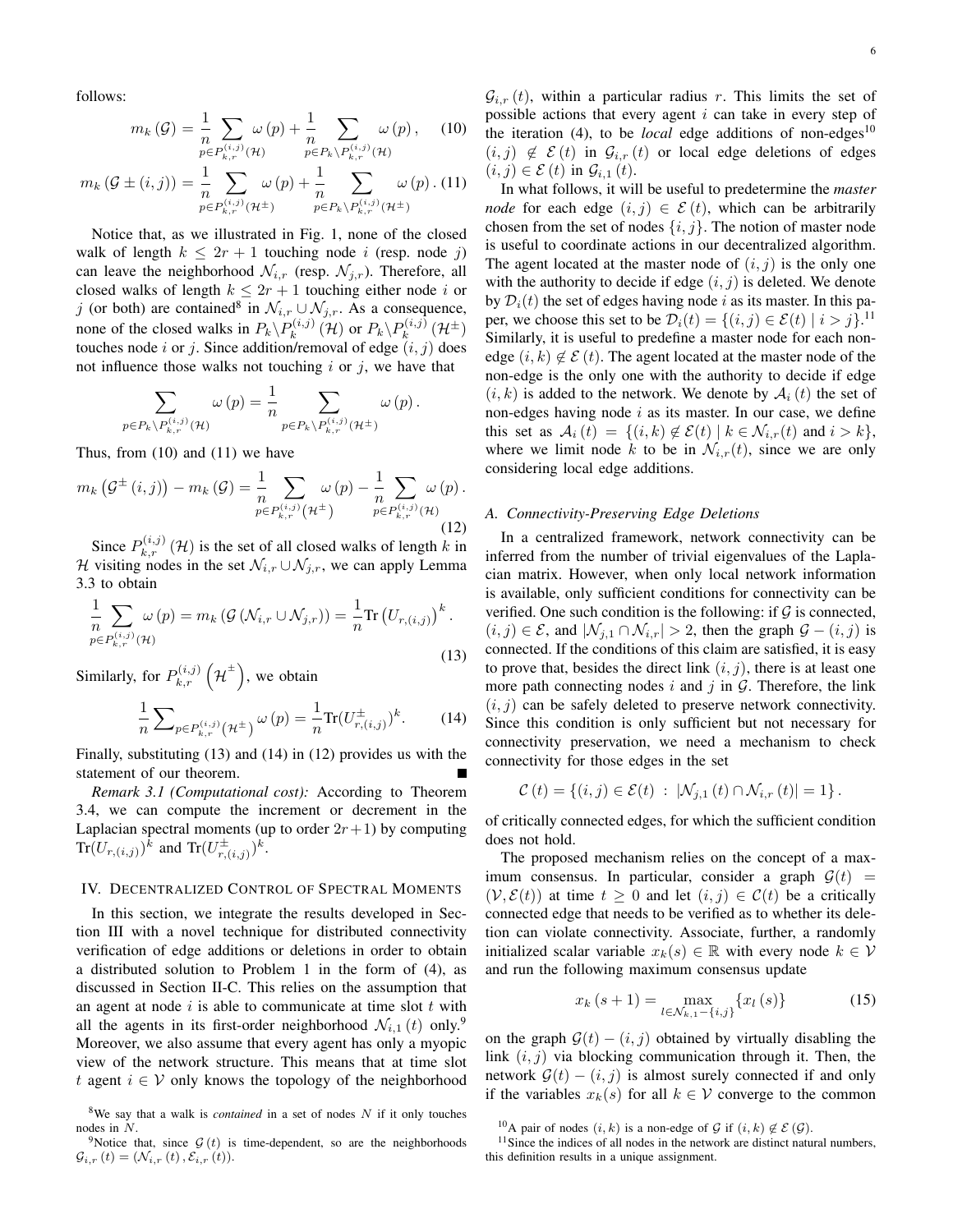value  $\max_k x_k (0)$ . Note that convergence in this case takes place in finite time that is upper bounded by the diameter of the network [25].

This idea can be extended to simultaneous verification of multiple link deletions in  $C(t)$ . For this, every node k in the network needs to participate in the verification of all links in  $C(t)$  that need to be tested as to whether their deletion can violate connectivity. As before, this can be achieved by means of a maximum consensus algorithm, similar to (15), where now every node updates a vector  $\mathbf{x}_k(s) \in \mathbb{R}^{|\mathcal{C}(t)|}$ , each entry of which corresponds to a distinct edge in  $C(t)$  that need to be verified with respect to connectivity. To develop the corresponding maximum consensus algorithm, we need to define the virtual networks over which the entries of  $x_k(s)$ are updated. Note that these virtual networks are not the same for all entries in  $x_k(s)$ , as each such entry corresponds to a different edge in  $C(t)$  that needs to be virtually disabled during execution of the associated maximum consensus update.

Since every edge is assigned a unique master agent, we can partition the set  $\mathcal{C}(t)$  in to |V| disjoint subsets  $\mathcal{C}(t) \cap \mathcal{D}_i(t)$  for all  $i \in V$ , so that the set  $\mathcal{C}(t) \cap \mathcal{D}_i(t)$  contains all critically connected edges that have as a master agent  $i$ . This allows us to decompose the vector  $x_k(s)$  for every node  $k \in V$  as  $\mathbf{x}_k(s) = [\mathbf{x}_{k,1}^T(s) \dots \mathbf{x}_{k,n}^T(s)]^T$ , where  $\mathbf{x}_{k,i}(s) \in \mathbb{R}^{|\mathcal{C}(t) \cap \mathcal{D}_i(t)|}$ is a vector whose entries  $\left[\mathbf{x}_{k,i}(s)\right]_{(i,j)} \in \mathbb{R}$  correspond to edges  $(i, j) \in \mathcal{C}(t) \cap \mathcal{D}_i(t)$  for which agent i is the master. Using this notation, we can simultaneously verify connectivity for all edges in  $\mathcal{C}(t)$  by a high-dimensional consensus. For this, every agent k initializes randomly all vectors  $\mathbf{x}_{k,i}(s) \in \mathbb{R}^{|\mathcal{C}(t) \cap \mathcal{D}_i(t)|}$ for all masters  $i \in V$  and updates their values as follows:

*Case I*: If  $k$  is not a neighbor of the master agent  $i$ , i.e., if  $k \notin \mathcal{N}_i$ , then agent k updates the vectors  $\mathbf{x}_{k,i}(s)$  as

$$
\mathbf{x}_{k,i}(s+1) := \max_{l \in \mathcal{N}_k(t)} \left\{ \mathbf{x}_{k,i}(s), \mathbf{x}_{l,i}(s) \right\},\tag{16}
$$

where the maximum is applied elementwise on the vectors. *Case II*: If k is a neighbor of the master agent i, i.e., if  $k \in \mathcal{N}_i$ , then

(a) if  $(k, i) \in \mathcal{C}(t) \cap \mathcal{D}_i(t)$ , then agent k virtually removes link  $(k, i)$  and updates the entry  $[\mathbf{x}_{k,i}(s)]_{(k,i)}$  as

$$
[\mathbf{x}_{k,i}(s+1)]_{(k,i)} := \max_{l \in \mathcal{N}_k(t) \setminus \{i\}} \{ [\mathbf{x}_{k,i}(s)]_{(k,i)}, [\mathbf{x}_{l,i}(s)]_{(k,i)} \},\tag{17}
$$

(b) for all other links  $(j, i) \in C(t) \cap \mathcal{D}_i(t)$  with  $j \neq k$  agent k updates the entries  $[\mathbf{x}_{ki}(s)]_{(j,i)}$  same as in (16), i.e.,

$$
[\mathbf{x}_{k,i}(s+1)]_{(j,i)} := \max_{l \in \mathcal{N}_k(t)} \{ [\mathbf{x}_{k,i}(s)]_{(j,i)}, [\mathbf{x}_{l,i}(s)]_{(j,i)} \}.
$$
 (18)

*Case III*: For all variables in  $x_{k,k}(s)$  for which k is the master, agent k virtually removes every link  $(k, j) \in C(t) \cap \mathcal{D}_k(t)$  and updates the corresponding entriy  $[\mathbf{x}_{k,k}(s)]_{(k,j)}$  as

$$
[\mathbf{x}_{k,k}(s+1)]_{(k,j)} := \max_{l \in \mathcal{N}_k(t) \setminus \{j\}} \left\{ [\mathbf{x}_{k,k}(s)]_{(k,j)}, [\mathbf{x}_{l,k}(s)]_{(k,j)} \right\}.
$$
\n(19)

The high-dimensional consensus defined by (16)–(19) converges in a finite time  $\tau > 0$  [25]. When this happens, every master node k requests the entries  $[\mathbf{x}_{i,k}(\tau)]_{(k,i)}$  from all its neighbors  $i \in \mathcal{N}_k(t)$  for which  $(k, i) \in \mathcal{C}(t) \cap \mathcal{D}_k(t)$  and

Algorithm 2 Connectivity verification

**Require:**  $\mathbf{x}_{i,j}(0) \in \mathbb{R}^{|\mathcal{C}(t) \cap \mathcal{D}_j(t)|}$  for all  $i, j \in \mathcal{V}$ ; 1: for  $s = 1 : \tau$  do 2: Update  $\mathbf{x}_{i,j}(s+1)$  by (16)–(19); 3: end for 4: Compute  $\mathcal{R}_i(t)$  by (20);

compares them with  $[\mathbf{x}_{k,k}(\tau)]_{(k,i)}$ . Since, violation of connectivity due to deletion of  $(k, i)$  would result in nodes k and i being in different connected components, if  $[\mathbf{x}_{k,k}(s)]_{(k,i)} =$  $[\mathbf{x}_{i,k}(s)]_{(k,i)}$  then the network  $\mathcal{G}(t) - (k,i)$  would still remain connected. Hence, we can define the set

$$
\mathcal{R}_k(t) = \left\{ (k,i) \in \mathcal{C}(t) \cap \mathcal{D}_k(t) : [\mathbf{x}_{k,k}(\tau)]_{(k,i)} = [\mathbf{x}_{i,k}(\tau)]_{(k,i)} \right\},\tag{20}
$$

containing the edges in  $C(t) \cap \mathcal{D}_k(t)$  whose removal does not disconnect the network.

# *B. Greedy Local Action*

To solve Problem 1 via the iterative algorithm proposed in (4), we need to add or delete an edge  $(i, j)$  that minimizes the spectral pseudometric  $d_K(S(\mathcal{G}_{\pm(i,j)}(t)), \mathcal{S}^*)$  at every time step t. For this, let  $\Delta_i(t) = d_K(\mathcal{S}(\mathcal{G}(t)), \mathcal{S}^*)$  denote a local copy of the spectral distance of the graph  $\mathcal{G}(t)$  that is available to agent i, so that initially  $\Delta_i(0) = \Delta(0)$  for all agents  $i \in \mathcal{V}$ . The quantity  $\Delta(0)$  can be computed in a distributed way by means of distributed averaging, according to Theorem 3.2. Then, the key idea is that every master agent  $i$  computes the spectral distance  $\Delta_{\pm(i,j)}(s) = d_K\left(\mathcal{S}\left(\mathcal{G}_{\pm(i,j)}(s)\right), \mathcal{S}^*\right)$ resulting from adding a link  $(i, j) \in A_i(t)$  or removing a link  $(i, j) \in \mathcal{R}_i(t)$ . Computation of this distance relies on Theorem 3.4 and requires that agent  $i$  has knowledge of the structure of its neighborhoods  $G_{i,r}$  only, for  $r = \lfloor K/2 \rfloor$ . For all possible local edge additions or deletions, master agent  $i$  determines the most beneficial one

$$
(i, j_i^*(t)) = \underset{(i,j)\in \mathcal{A}_i(t)\cup \mathcal{R}_i(t)}{\operatorname{argmin}} \left\{ \Delta_{\pm(i,j)}(t) - \Delta_i(t) \right\}.
$$

Note that the minimization above may result in multiple edges having the same optimal value. Such ties can be broken via, e.g., a coin toss. Then, the largest decrease in the error associated with the most beneficial edge  $(i, j_i^*(t))$  becomes:

$$
\Delta_i(t) = \begin{cases} \Delta_{\pm(i,j_i^*)}(t), & \text{if } \min\left\{\Delta_{\pm(i,j)}(t) - \Delta_i(t), \atop \text{s.t. } (i,j) \in \mathcal{A}_i(t) \cup \mathcal{R}_i(t)\right\} \le 0\\ D, & \text{otherwise} \end{cases}
$$

for a large constant  $D > 0$ . In other words,  $\Delta_i(t)$  is nontrivially defined only if there exists a link adjacent to node i that if added or deleted decreases the error function  $\Delta(t)$ . Otherwise, a large value  $D > 0$  is assigned to  $\Delta_i(t)$  to indicate that this action is not beneficial to the final objective. Finally, for each node  $i$ , we initialize the state vector

$$
\mathbf{b}_{i}(0) = [i \; j_{i}^{*}(t) \; \Delta_{i}(t) \; \mathbf{m}(i, j_{i}^{*}(t))]^{T},
$$

containing the best local action  $(i, j^*_{i}(t))$ , the associated spectral pseudodistance  $\Delta_i(t)$ , and the vector of resulting moments

$$
\mathbf{m}(i, j_i^*(t)) = [m_k \left( \mathcal{S} \left( \mathcal{G}_{\pm(i, j_i^*)}(t) \right) \right) \Big]_{k=1}^K.
$$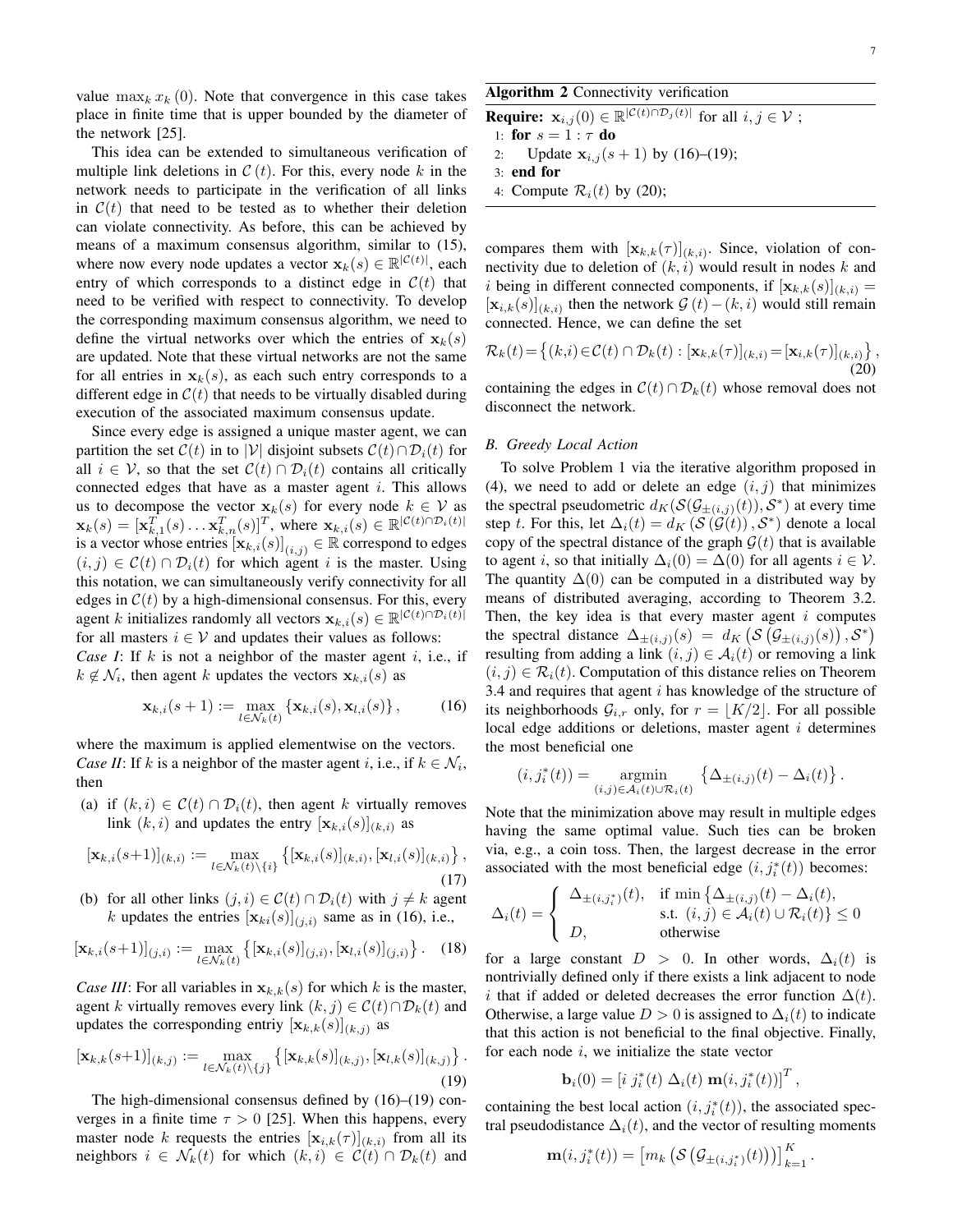**Require:**  $\mathbf{b}_i(0) = [i \; j_i^*(t) \; \Delta_i(t) \; \mathbf{m}(i, j_i^*(t))]^T;$ 1: for  $s = 1 : \tau$  do 2:  $\mathbf{b}_i(s + 1)$  :=  $\mathbf{b}_i(s)$ , with  $j =$  $\max\{\mathrm{argmin}_{k\in\mathcal{N}_i(t)}\{[\mathbf{b}_i(s)]_3,[\mathbf{b}_k(s)]_3\};\$ 3: end for 4: if  $[\mathbf{b}_i(\tau)]_3 < D$  then 5: Undate  $\mathcal{N}_i(t+1)$ ,  $\mathbf{m}_i(t+1)$  and  $\mathcal{N}_i(t+1)$  according

c) 
$$
\text{Update } \mathcal{N}_i(t+1), \text{ in } i(t+1) \text{ and } \Delta_i(t+1) \text{ action}
$$
  
to (21)–(24);

6: else if  $[\mathbf{b}_i(\tau)]_3 = D$  then

- 7: No beneficial action. Algorithm has converged;
- 8: end if

In the following section, we discuss how to compare all local actions  $\mathbf{b}_i(t)$  for all nodes  $i \in \mathcal{V}$  to find the best global action that minimizes the spectral pseudometric.

## *C. Greedy Global Action*

In order to obtain the overall most beneficial action, all local actions need to be propagated in the network and compared against each other. For this, every agent  $i$  communicates with its neighbors and updates its desired action  $\mathbf{b}_i(s)$  with the action  $\mathbf{b}_j(s)$  corresponding to the node j that contains the smallest distance to the target moments  $[\mathbf{b}_j(s)]_3 = \Delta_i(t)$ , i.e.,

$$
\mathbf{b}_i(s+1) = \mathbf{b}_j(s), \text{ where}
$$
  

$$
j = \operatorname{argmin}_{k \in \mathcal{N}_i(t)} \{ [\mathbf{b}_i(s)]_3, [\mathbf{b}_k(s)]_3 \}.
$$

In case of ties in the distances to the targets  $[b_j(s)]_3$ , then the node with the largest index is selected (line 2, Alg. 3). Note that line 2 of Alg. 3 is essentially a minimum consensus update on the entries  $[\mathbf{b}_i(s)]_3$  and will converge to a common outcome for all nodes in finite time  $\tau > 0$ , when they have all been compared to each other. When the consensus has converged, if there exists a node whose desired action decreases the distance to the target moments, i.e., if  $[\mathbf{b}_i(s)]_3 < D$  (line 4, Alg. 3), then Alg. 3 terminates with a greedy action and node  $i$  updates its set of neighbors  $\mathcal{N}_i(t+1)$  and vector of moments  $m_i(t+1)$ (line 5, Alg. 3). If the optimal action is a link addition, i.e., if  $[\mathbf{b}_i(\tau)]_2 \notin \mathcal{N}_i(t)$ , then

$$
\mathcal{N}_i(t+1) := \mathcal{N}_i(t) \cup \{ [\mathbf{b}_i(\tau)]_2 \}.
$$
 (21)

On the other hand, if the optimal action is a link deletion, i.e., if  $[\mathbf{b}_i(\tau)]_2 \in \mathcal{N}_i(t)$ , then

$$
\mathcal{N}_i(t+1) := \mathcal{N}_i(t) \setminus \{ [\mathbf{b}_i(\tau)]_2 \}.
$$
 (22)

In all cases, the moments and error function are updated by

$$
\mathbf{m}_i(t+1) := \left[ [\mathbf{b}_i(\tau)]_4 \dots [\mathbf{b}_i(\tau)]_{4+K} \right]^T \tag{23}
$$

and

$$
\Delta_i(t+1) := [\mathbf{b}_i(\tau)]_3,\tag{24}
$$

respectively. Finally, if all local desired actions increase the distance to the target moments, i.e., if  $[\mathbf{b}_i(\tau)]_3 = D$  (line 6, Alg. 3), then no action is taken and the algorithm terminates with a network topology with almost the desired spectral properties. This is because no action exists that can further decrease the distance to the target moments.

To summarize, our algorithm performs the following steps:

- 1) *Initialization*: Construct an arbitrary connected graph with *n* nodes and no self-loops  $\mathcal{G}_0$  (e.g., a connected Erdos-Renyi realization). Compute the spectral moments of  $\mathcal{G}_0$  using Algorithm 1. Set  $\mathcal{G}(0) = \mathcal{G}_0$  and  $t = 1$ .
- 2) *Iterations*: At iteration t, we run the following subroutines for each one of the  $\binom{n}{2}$  pairs of nodes  $(i, j), i < j$ , in  $\mathcal{G}(t)$ :
	- a) If  $(i, j) \in \mathcal{E}(t)$ , check that the removal of  $(i, j)$ does not disconnected the resulting graph using the subroutine in Algorithm 2.
	- b) Use (9) to compute the perturbation on the first K Laplacian spectral moments of adding/removing edge  $(i, j)$ .
	- c) Find the most beneficial edge addition/removal (among those that do not disconnect the graph) using the subroutine in Algorithm 3.
	- d) Set  $t = t + 1$  and generate  $\mathcal{G}(t)$  from  $\mathcal{G}(t-1)$ using the most beneficial action.
	- e) Repeat this iteration until we reach a prescribed spectral pseudometric or reach a prescribed upper bound in the number of iterations.

It is worth remarking that this algorithm can be easily adapted to a centralized setting. In this case, the objective of the central designer is to find a graph matching a collection of given spectral moments. Notice that, in this setting, the graph does not need to be connected, since connectivity is only assumed to allow for the decentralized coordination of agents in the network. Therefore, in the centralized case, the implementation is identical to the one described above, but removing Step 2.a. As a result, the designed graph could be disconnected.

#### V. NUMERICAL SIMULATIONS

In the following numerical examples, we illustrate the performance and limitations of our iterative graph process. The objective of our simulations is to find a graph whose Laplacian spectral moments match those of a desired spectrum. To measure the distance between the desired and the designed spectrum,  $S_a = {\lambda_i^{(a)}}_{i=1}^n$  and  $S_b = {\lambda_i^{(b)}}_{i=1}^n$ , respectively, we define the *quadratic spectral distance* as

$$
\delta_S\left(\mathcal{S}_a, \mathcal{S}_b\right) = \frac{1}{n} \sum_{i=1}^n \left(\lambda_i^{(a)} - \lambda_i^{(b)}\right)^2, \tag{25}
$$

where the eigenvalues are indexed in increasing order. In the following examples, we show how our algorithm is able to efficiently generate graphs matching the spectral properties of three popular synthetic network models: the small-world [26], the scale-free [27], and random geometric networks [28].

# *A. Small-World Networks*

The small-world model was proposed by Watts and Strogatz [26] to generate networks with high clustering<sup>12</sup> coefficients

 $12$ The clustering coefficient of a network is a measure of the number of triangles present in the network.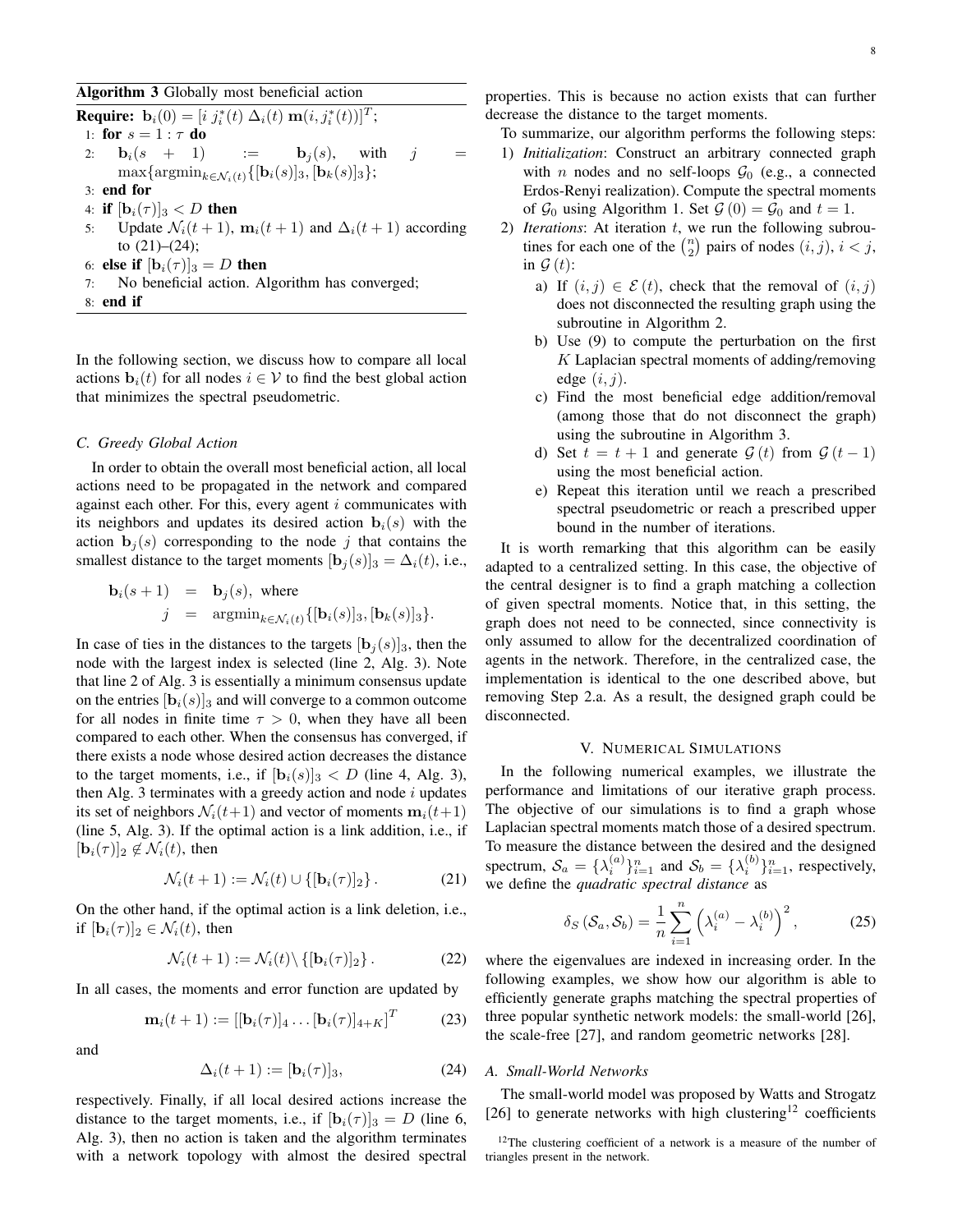and small average distance. We can generate a small-world network by following these steps: (1) take a ring graph with *n* nodes, (2) connect each node in the ring to all its neighborhoods within a distance  $k$ , and (3) add random edges with a probability  $p$ . In this example, we generate a smallworld network with  $n = 40$ ,  $k = 2$ , and  $p = 3/n$ . The first three spectral moments of a random realization of this network are  $(m_k)_{k=1}^3 = (6.55, 51.9, 457)$ . Then, we run our algorithm to generate a graph whose first three spectral moments are close to those of the small-world network. After running our algorithm for 78 iterations, we obtain a graph topology with a spectral pseudodistance very close to zero (in particular,  $1.7e - 3$ ) and an eigenvalue spectrum remarkably similar to that of the small-world network, as shown in Fig. 2.

Apart from this particular network realization, we illustrate the performance of our algorithm using several realizations for different values of  $r$  and  $n$ . In these simulations, we generate 5 random realizations of the small-world model when n is in the range  $[25:25:100]$ . For each realization, we run the spectral design algorithm when we consider 3, 4, and 5 spectral moments (i.e.,  $K \in \{3, 4, 5\}$ ). In Table I, we include a summary of our results. For example, in those columns corresponding to the small-world model, we observe how as we increase  $n$  from 25 to 100, the average diameter, denoted by  $\phi_a$ , takes the values 2.6, 3, 3, and 3, while in the designed network (using  $K = 5$ ) the average diameter, denoted by  $\overline{\phi}_b^{(5)}$  $\stackrel{(0)}{b}$ , takes the values 2.4, 3, 3.2, and 3.2.

We now shift our attention to the average quadratic spectral distance between the random realization of the model and the network designed using the spectral pseudometric. We denote by  $S_a$  the desired eigenvalue spectrum and by  $S_b^{(K)}$ the spectrum designed using K spectral moments. In Table I, we include the average quadratic spectral distance, denoted by  $\overline{\delta}_S(\mathcal{S}_a,\mathcal{S}_b^{(K)})$  $b<sub>b</sub><sup>(**A**)</sup>$ , as we vary the size of the network in the range  $n=[25:25:100]$  and the number of moments used in the design in the range  $K \in \{3, 4, 5\}$ . From this table, we observe how as we increase the size of the network for a constant value of  $K$ , the spectral distance does not vary much. This indicates that the algorithm's performance is stable with respect to the network size. We also observe that, as we increase the number of moments  $K$  for a fixed network size, the performance does not tend to increase. This can be explained from the fact that the small-world model generates networks with a very small diameter, which makes neighborhoods of radius one very informative.

# *B. Power-Law Networks*

Another popular model in the network science literature is the scale-free network. This model was proposed by Barabási and Albert in [27] to explain the presence of heavy-tailed degree distributions in many real-world networks. In this example, we generate a random power-law network with  $n = 50$  nodes and  $m = 4$ , where m is a parameter that characterizes the average degree of the resulting network (see [27] for more details about this model). A random realization of this network presents the following sequence of moments:  $(m_k)_{k=1}^5 = (7.72, 111, 2.81e3, 9.70e4, 3.82e6)$ . Then, after running our algorithm for 98 iterations, we obtain a graph topology with a spectral pseudodistance very close to zero (in particular,  $5.5e - 2$ ). The eigenvalue spectrum of the resulting topology is remarkably similar to that of the small-world network, as shown in Fig. 3.

As we did for the case of small-world networks, we illustrate the performance of our algorithm for different values of  $r$ and *n* in the range  $[25:25:100]$ . In the columns in Table I corresponding to the preferential attachment model, we observe how, as we increase  $n$ , the average diameter takes the values 3, 3.4, 4, and 4, while in the network designed using 5 moments the average diameter takes the values 2.6, 3.8, 3.6, and 4. In Table I, we also include the average spectral distance  $\overline{\delta}_S(\mathcal{S}_a, \mathcal{S}_b^{(K)})$  $\binom{h^{(k)}}{b}$  as we vary the size of the network in the range  $n=[25:25:100]$  and the number of moments in the range  $K \in \{3, 4, 5\}$ . As we observed in the small-world model, as we increase the size of the network for a constant value of  $K$ , the quadratic spectral distance does not vary much. Also, as we increase the number of moments  $K$  for a fixed network size, the quadratic spectral distance does not tend to increase. This, again, can be explained from the the relatively small diameter of the network model, even for large  $n$ .

## *C. Random Geometric Graphs*

In this subsection, we analyze a random graph model for which the diameter depends very strongly on the size of the network: the so-called random geometric graph [28]. A random realization of this model can be generated in two steps: (1) locate  $n$  random points independently from the uniform distribution on the square  $[0, 1]^2$ , and (2) connect a pair of points if the Euclidean distance between them is less than a given connectivity radius  $\rho > 0$ . We evaluate the performance of our algorithm by generating 5 random realizations for different values of  $r \in \{3, 4, 5\}$ , n in the range  $[25 : 25 : 100]$ , and  $\rho = \sqrt{15/\pi n}$  (i.e., the average degree of each node is 15,  $[28]$ ). In Table I, we observe how as we increase n, the average diameter of the desired and designed networks grows almost affinely. We also observe how the average quadratic spectral distance  $\delta_S(S_a, S_b^{(K)})$  $b<sub>b</sub><sup>( $\Lambda$ )</sup>$  remains in the same range of values as we vary the size of the network and the number of moments. Although the spectral error tends to slowly decrease as we use moments of higher order, our results present a consistent performance for different network sizes. Also, in practice, the algorithm presents a good performance when only three spectral moments are used, which can be computed using first-order neighborhoods.

#### VI. CONCLUSIONS

In this paper, we have described a fully decentralized algorithm that iteratively modifies the structure of a network of agents with the objective to control the eigenvalues of the Laplacian matrix. Although every agent was assumed to have access to local information regarding the graph structure, we showed that the group is able to collectively aggregate their local information to take a global optimal decision. This decision corresponds to the most beneficial (greedy) link addition or deletion, defined as the one that minimizes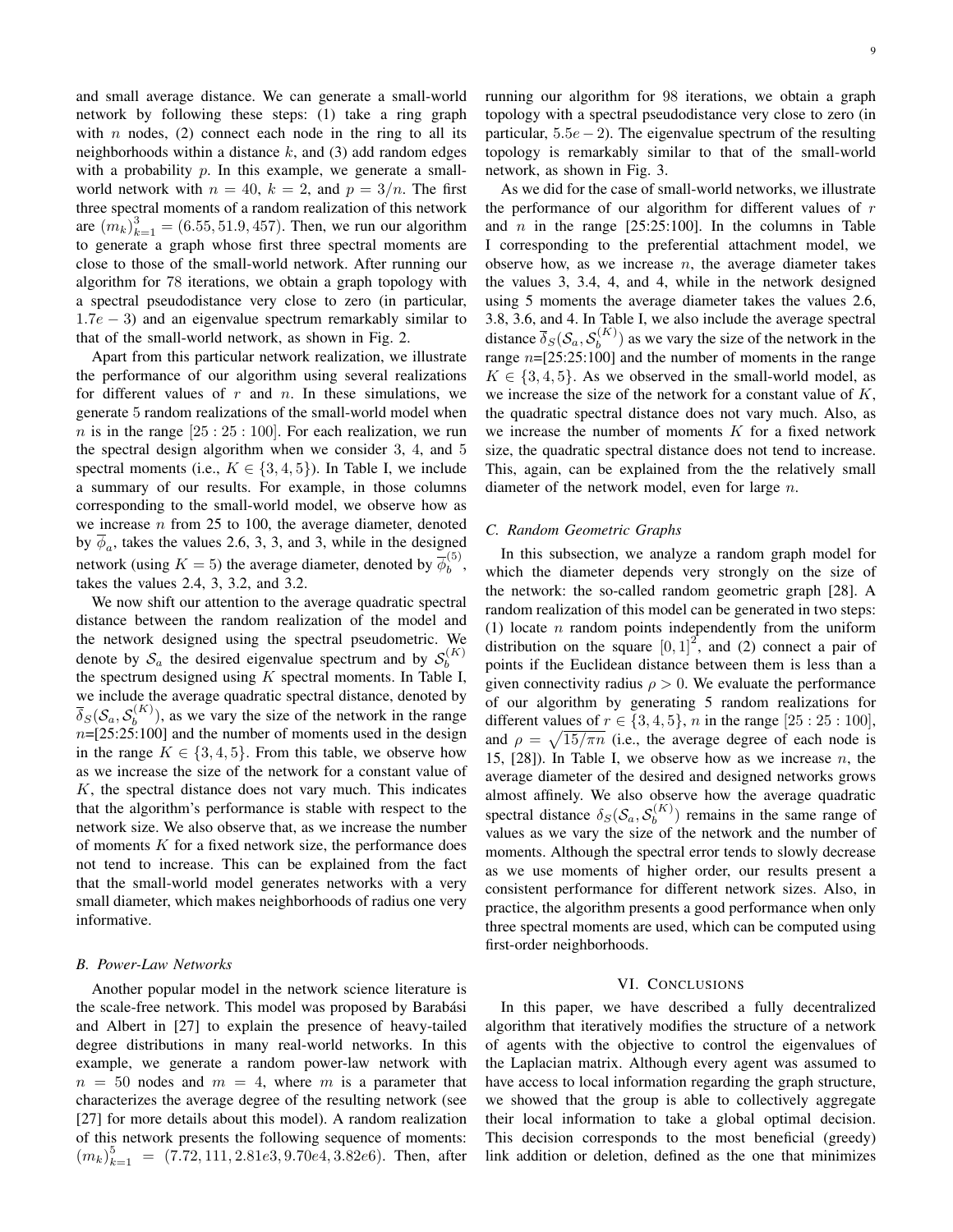|                                                            | Small-World |       |       |       | Preferential<br>Attachment |       |       |       | Random Geometric Graph |       |       |       |
|------------------------------------------------------------|-------------|-------|-------|-------|----------------------------|-------|-------|-------|------------------------|-------|-------|-------|
| $n$ nodes                                                  | 25          | 50    | 75    | 100   | 25                         | 50    | 75    | 100   | 25                     | 50    | 75    | 100   |
| $\phi_a$                                                   | 2.6         |       |       |       | κ                          | 3.4   |       | 4     | 4.2                    | 5.4   | 6.6   | 7.8   |
| $\overline{\phi}_b^{(5)}$                                  | 2.4         |       | 3.2   | 3.2   | 2.6                        | 3.8   | 3.6   | 4     | 3.8                    | 4.8   | 5.6   | 6.6   |
| $\overline{\delta_S(\mathcal{S}_a,\mathcal{S}_b^{(3)})}$   | 0.098       | 0.113 | 0.080 | 0.056 | 0.292                      | 0.259 | 0.320 | 0.345 | 0.149                  | 0.171 | 0.140 | 0.134 |
| $\delta_S(\mathcal{S}_a,\mathcal{S}^{\overline{(4)}}_b)$ . | 0.081       | 0.098 | 0.064 | 0.046 | 0.367                      | 0.249 | 0.243 | 0.256 | 0.139                  | 0.147 | 0.105 | 0.082 |
| $\overline{\delta_S(\mathcal{S}_a,\mathcal{S}_b^{(5)})}$   | 0.194       | 0.166 | 0.097 | 0.043 | 0.452                      | 0.127 | 0.243 | 0.215 | 0.174                  | 0.159 | 0.116 | 0.094 |

TABLE I

EACH ROW REPRESENTS:  $n$  the number of nodes,  $\overline{\phi}_a$  the average diameter of the random model (over five realizations),  $\overline{\phi}_b^{(5)}$  the AVERAGE DIAMETER OF THE GRAPH DESIGNED USING 5 SPECTRAL MOMENTS, AND  $\bar{\delta}_S(\mathcal{S}_a,\mathcal{S}_b^{(K)})$  the average quadratic spectral distance BETWEEN THE SPECTRUM OF THE RANDOM MODEL AND THE SPECTRUM OF THE NETWORK DESIGNED USING K SPECTRAL MOMENTS.



Fig. 2. Empirical cumulative distribution for the eigenvalue spectrum of the small-world graph in Example V-A (blue) and the topology resulting from our algorithm (red).



Fig. 3. Empirical cumulative distribution for the eigenvalue spectrum of the power-law graph in Example V-B (blue) and the topology resulting from our algorithm (red).

a distance function that captures the eigenvalue distribution of the network through its Laplacian spectral moments. The aggregation of the local information was achieved via gossip algorithms, which were also used to ensure network connectivity throughout the evolution of the network. Being greedy in nature, our approach is stable by construction. It was also show to perform remarkably well in practice, returning networks that with Laplacian eigenvalues very close to the desired ones.

## **APPENDIX**

*Proof of Theorem 2.1:* The theorem states that the spectrum  $S(A) = {\lambda_i}_{i=1}^n$  of any  $n \times n$  symmetric matrix A is uniquely characterized by its first  $n - 1$  spectral moments. First, we use Cayley-Hamilton theorem to prove that the first  $n - 1$  spectral moments of the spectrum S characterize the whole infinite sequence of moments  $(m_k(S))_{k=0}^{\infty}$ , as follows. Let  $\phi(\lambda) = \det(\lambda I_n - A) = \lambda^n + \alpha_{n-1}\lambda^{n-1} + \dots + \alpha_0$ , be the characteristic equation of A. Then, from Cayley-Hamilton, we have  $\phi(A) = 0$ . Multiplying  $\phi(A)$  by  $\frac{1}{n}A^t$ , and applying the trace operator, we have that,

$$
\frac{1}{n}\text{Tr}\left[A^{t}\phi(A)\right] = \frac{1}{n}\text{Tr}\left(A^{t+n}\right) + \dots + \alpha_{0}\frac{1}{n}\text{Tr}\left(A^{t}\right) \n= m_{t+n}(A) + \dots + \alpha_{0}m_{t}(A) = 0,
$$

for all  $t \in \mathbb{N}$ . Therefore, given the sequence of moments  $(m_k(A))_{k=0}^{n-1}$ , we can use the recursion

$$
m_{t+n}(A) = -\alpha_{n-1} m_{t+n-1}(A) - \dots - \alpha_1 m_{t+1}(A) - \alpha_0 m_t(A),
$$
  
to uniquely characterize the infinite sequence of moments

 $(m_k(A))_{k=0}^{\infty}$ . Second, we prove that the infinite sequence of moments  $(m_k(A))_{k=0}^{\infty}$  uniquely characterizes the eigenvalue spectrum.

Let us define the *spectral measure* of the matrix A with real eigenvalues  $\lambda_1 \leq \lambda_2 \leq ... \leq \lambda_n$ , as

$$
\mu_A(x) = \sum_{i=1}^n \delta(x - \lambda_i),
$$

where  $\delta(\bullet)$  is the Dirac delta function. In what follows, we prove that the spectral measure of A is uniquely characterized by its infinite sequence of spectral moments using Carleman's condition [29]. Since there is a trivial bijection between the eigenvalue spectrum of  $A$  and its spectral measure, uniqueness of the spectral measure imply uniqueness of the eigenvalue spectrum.

Carleman's condition states that a measure  $\mu$  on  $\mathbb R$  is uniquely characterized by its infinite sequence of moments  $(M_k(\mu))_{k=1}^{\infty}$  if (*i*)  $M_k(\mu) < \infty$  for all  $k \in \mathbb{N}$ , and (*ii*)

$$
\sum_{s=1}^{\infty} (M_{2s}(\mu))^{-1/2s} = \infty.
$$

In our case, the moments of the spectral measure  $\mu_A$  are

$$
M_{k}(\mu_{A}) = \int_{-\infty}^{+\infty} x^{k} d\mu_{A}(x) = \sum_{i=1}^{n} \lambda_{i}^{k} = n \ m_{k}(A).
$$